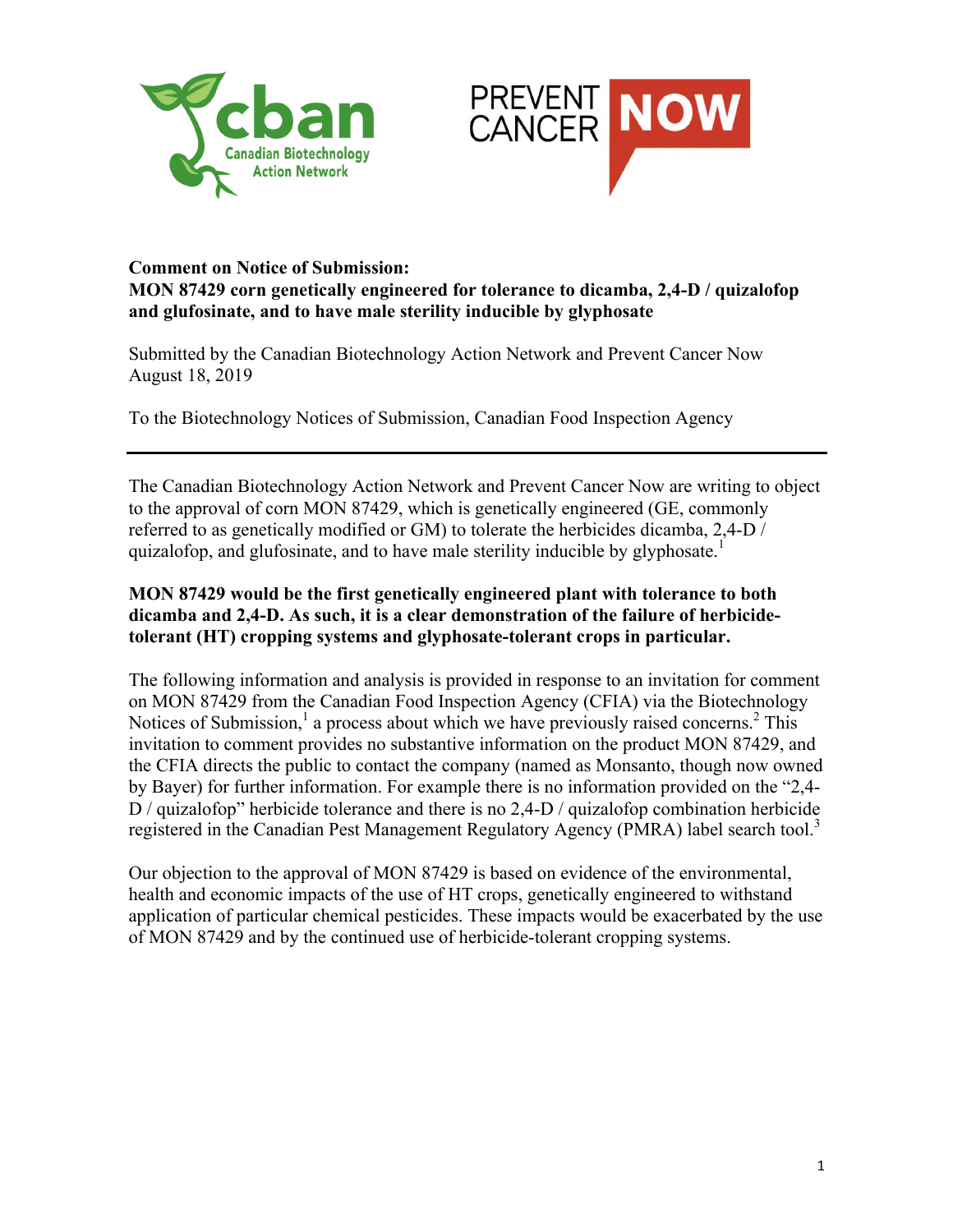## **Summary**

Our objection to the approval of MON 87429 is related to:

- the serious short- and long-term environmental, health and economic impacts of HT crops; and
- the lack of assessment of potential changes in pesticide use and related impacts.

The promise of HT technology was to decrease herbicide use.<sup>1</sup> Instead, HT crops have increased the use of herbicides, glyphosate in particular. This in turn has driven the widespread development of glyphosate-resistant weeds, increasing the quantity and variety of herbicides needed to control them.

This increased use of pesticides in food production has serious negative environmental consequences. The same pesticides are also implicated in serious health issues including cancers, chronic diseases and impairment of child development.

The GE HT technology model is breaking down. Rather than assess this failure and work to find solutions to protect the environment, our health, farmers' livelihoods and food supplies, the CFIA is permitting companies to replace failing HT crops with new HT crops that are tolerant to multiple and older herbicides, as is the case with MON 87429. The approval of such HT crops is a short-term fix that will further increase herbicide use and exacerbate the resultant economic, environmental and health risks.

Monsanto's application for approval to commercialize MON 87429 is a clear demonstration of the unsustainability of HT cropping systems.

**We request a systematic review of the environmental, health, agronomic and economic impacts of the use of herbicide tolerant crops in Canada, and the development of an appropriate response to the failure of HT cropping systems. This process should include consultation with farmers and weed scientists, and experts in human and environmental health, and lead to the development of a national pesticide-reduction strategy, bringing us closer to building resilient, sustainable agriculture in the face of climate change.**

#### **Increased Use of Herbicide Tolerant Crops**

The first GE crops approved in Canada (1995) were herbicide tolerant (to one of glyphosate, glufosinate, or imidazolinone). In 2012, the CFIA approved the first dicamba-tolerant and 2,4-D-tolerant crops, just now reaching the market.<sup>2</sup> In 2012, civil society groups Équiterre, Nature Québec, the Canadian Association of Physicians for the Environment, Prevent

 $1$  Monsanto's promise was that, "with the Roundup-resistant crops farmers will be able to target application more precisely and thus may use less herbicide overall." (Monsanto. Undated (prior to 1997) *Common Ground: Agriculture for a Sustainable Future*.)<br><sup>2</sup> In 2017, Monsanto launched Roundup Ready™ Xtend™ dicamba-tolerant GE soy, which is also tolerant to

glyphosate. The GE corn Enlist™ that is tolerant to 2,4-D plus glyphosate was sold by DowDupont for the first time in Canada in 2018.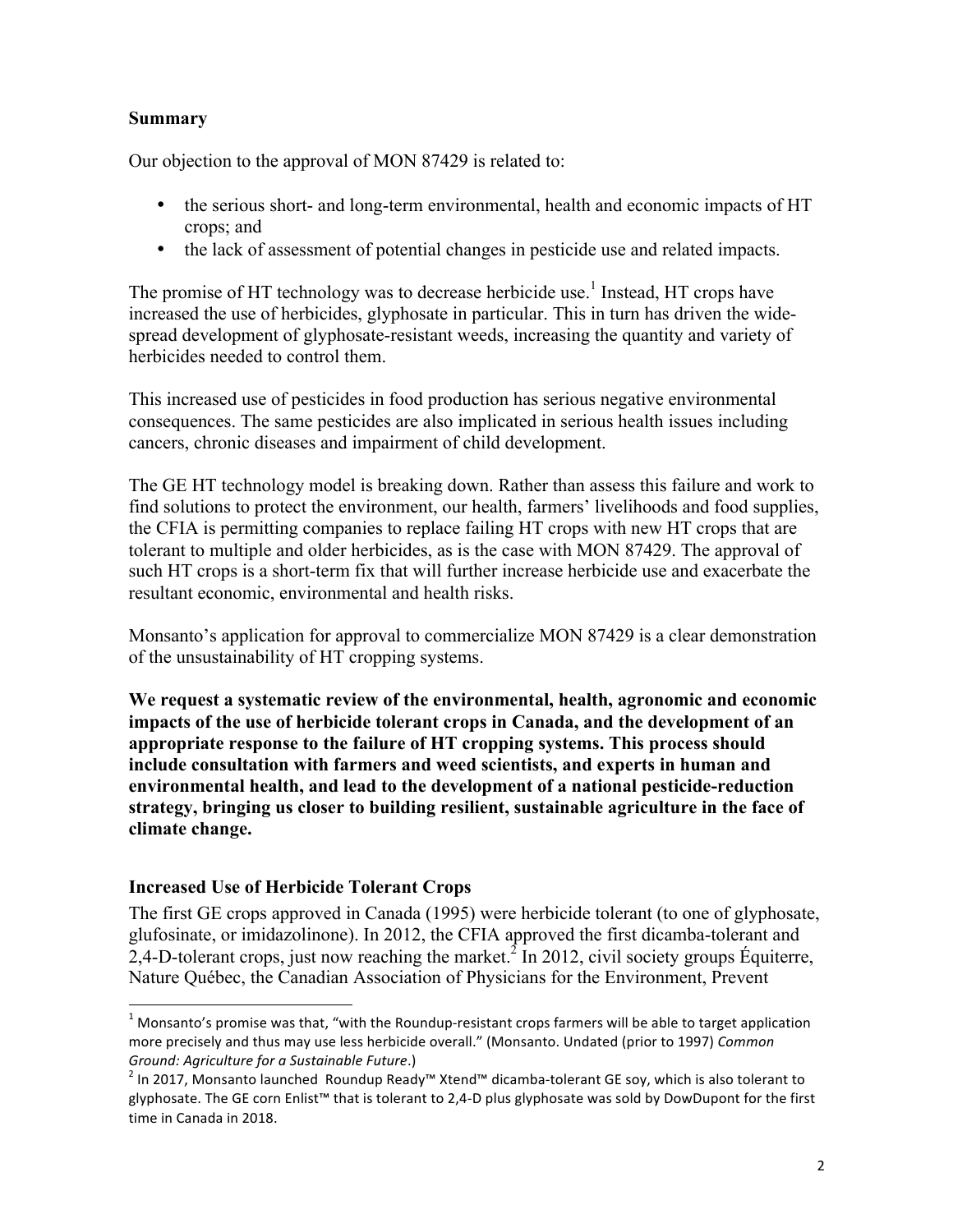Cancer Now, the Canadian Biotechnology Action Network, and Vigilance OGM raised concerns that the approval of 2,4-D-tolerant crops would lead to further increases in herbicide use, with more toxic pesticides in the environment and our food.<sup>4</sup>

Five GE crops are grown in Canada: corn, canola, soy, white sugar beet, and a small amount of GE alfalfa. Almost 100% of these GE crops are HT; the only exception is a few GE sweet corn varieties that are only insect-resistant. Without engaging in an overall assessment of the potential impacts of HT cropping systems, the CFIA's incremental product-by-product approval of genetically engineered HT crops over the past twenty years has led to a predominance of HT cropping systems in corn, canola, soy and sugarbeet production in Canada. These systems are reliant on patented GE HT seeds and the accompanying brandname herbicides.

Until 2016, the global market for GE crops was dominated by six companies – Monsanto, Dupont, Syngenta, Dow, Bayer and BASF – that, together, controlled around 75% of the global pesticide market and 62% of the commercial seed market. After a series of mergers, these markets are now controlled by just four companies: Bayer bought Monsanto, Dow and Dupont merged (and created Corteva), ChemChina bought Syngenta, and some of Bayer's and Monsanto's business was sold to BASF. Pesticide and GE seed sales are closely integrated for these companies, and investments in the HT cropping model prioritize the continued or increased sale of both herbicides and GE seeds.

In order to manage the spread of glyphosate resistant weeds, and in the absence of new herbicide products with new modes of action, seed and pesticide companies have genetically engineered HT crops that are tolerant to multiple herbicides. The CFIA lists 76 stacked-trait plants: most are corn and soy, and all have at least one trait for herbicide-tolerance. **MON 87429 is the first HT crop that is genetically engineered to tolerate both 2,4-D and dicamba, both of which mimic plant growth hormone (auxin).**

*"Although HR-trait stacking offers growers increased flexibility to manage HR [herbicide resistant] weeds, the consensus of weed science academics is that this solution is not sustainable in the long-term with current practices and will inevitably lead to increased incidence of multiple-HR populations."* – Beckie et al., 2019*<sup>5</sup>*

#### **Increased Use of Herbicides**

Herbicide-tolerant crops were introduced with the promise of creating a more efficient system for herbicide application, and hence reducing total herbicide use. While this was true for many farmers in the first few years of growing GE crops, this trend quickly reversed.<sup>6</sup>

Herbicide sales (kilograms [kg] active ingredients) in Canada have increased by 199% during the first two decades of genetically engineered herbicide-tolerant crops (1994-2016).<sup>7</sup> The use of the flagship herbicide for GE crops, glyphosate, tripled in Canada between 2005 and 2011.<sup>8</sup> As of 2016 (the most recent Health Canada sales report), <sup>9</sup> glyphosate is the top herbicide ingredient sold in Canada (>25 million kg), followed by glufosinate-ammonium and 2,4-D ( $>1,000,000$  kg each), dicamba ( $>100,000$  kg) and quizalofop ( $>50,000$  kg).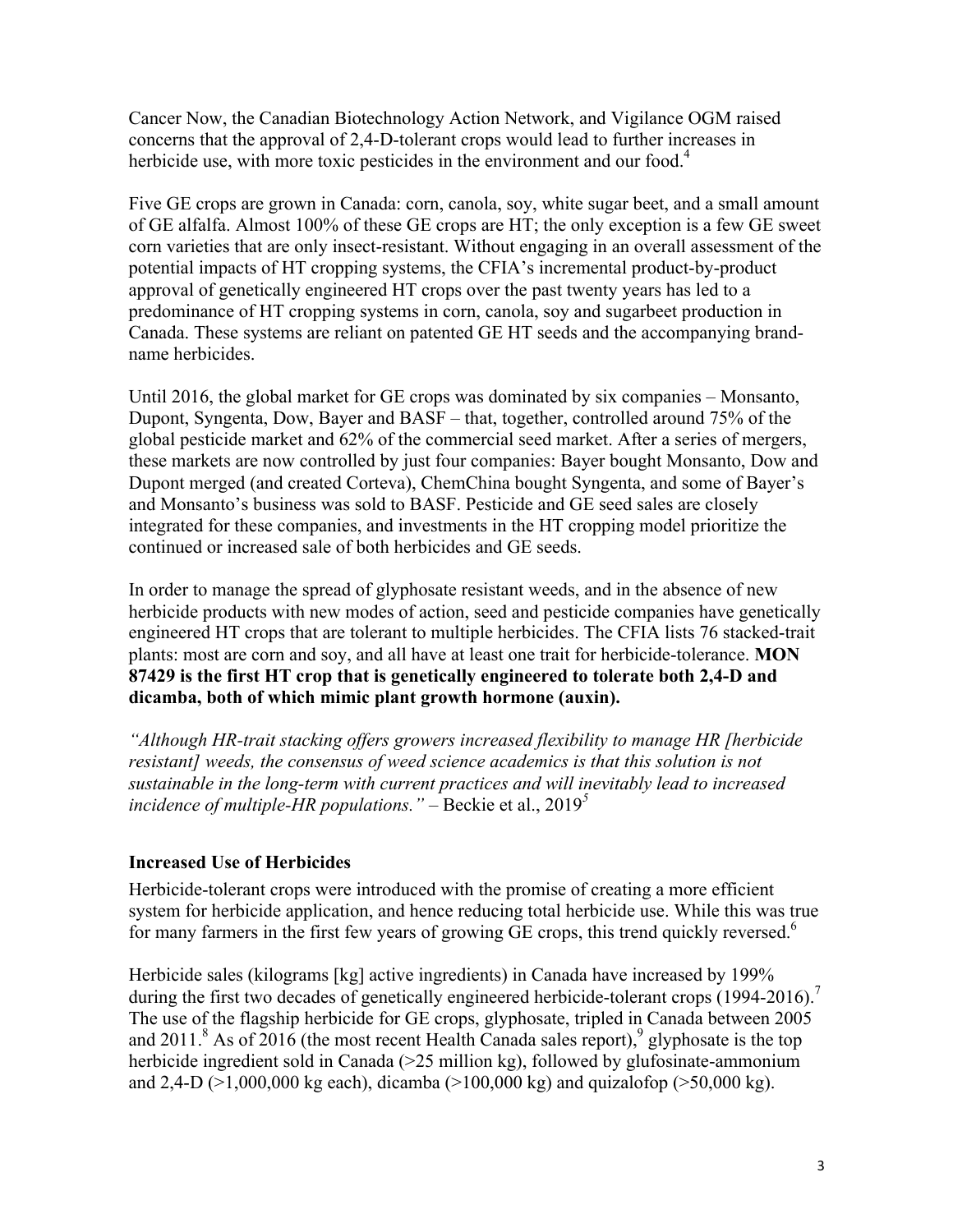In 2012, the Environmental Commissioner of Ontario noted that the adoption of GE crops has resulted in "a huge increase in the application of glyphosate to agricultural soils" <sup>10</sup> and expressed concern over the impacts of herbicide-tolerant weeds, and the long-term sustainability of the partnership of genetically engineered crops and glyphosate-based herbicides. In regards to the requests to commercialize 2,4-D-tolerant crops, the Commissioner stated, "If these new GM plants are approved in Canada, Ontario may see a lot more 2,4-D applied to agricultural fields in years to come.<sup>"11</sup>

## **Spread of herbicide-resistant weeds**

The widespread and frequent use of certain herbicides has led to the spread of weeds that are resistant to those herbicides. Six glyphosate resistant weed biotypes now exist in Canada, and one or more of these is growing in five Canadian provinces.

Introducing 2,4-D- and dicamba-tolerant crops will lead to more weeds becoming resistant to herbicides with these modes of action. According to Canadian scientists Hugh Beckie and Linda Hall, "Cultivars with stacked-HR [HT] traits (e.g., glyphosate, glufosinate, dicamba or 2,4-D) will provide a short-term respite from HR weeds, but will perpetuate the chemical treadmill and selection of multiple-HR weeds."<sup>12</sup> Twenty-three weeds around the world are already resistant to 2,4-D, including two in Canada,<sup>13</sup> and 2,4-D-resistant waterhemp has now been reported in the US.

In summaries of past decisions, the CFIA has identified their evaluation of "herbicide tolerance stewardship plans" from Monsanto as the means to address the issues of increased selection pressure for herbicide resistant weed populations and the appearance of HT volunteers. These plans have not succeeded, as evidenced by the prevalence of glyphosate resistant weeds and Bayer's request to approve MON 87429 that is tolerant to multiple nonglyphosate pesticides. Corporate stewardship plans were not adequate to prevent the spread and development of glyphosate resistant weeds and will not be an adequate strategy to manage the risks associated with the use of crops that are tolerant to dicamba and 2,4-D (and 2-4,D / quizalofop).

#### **Economic impacts**

Farmers are facing increasing costs of managing herbicide resistant weeds and volunteer HT crop plants. The economic impacts were made clear when, in 2010, Monsanto began offering rebates to farmers when Monsanto's glyphosate formulation failed to kill weeds.

DowDupont is now warning that weeds with resistance to multiple herbicides may prevent some farmers from growing certain crops altogether.<sup>14</sup> As discussed by Beckie et al., "An increasing number of growers are now facing the prospect of changing crops or crop rotations to manage their HR weeds with remaining effective herbicides." <sup>15</sup> Additionally, for example, volunteer glyphosate-resistant canola is a limiting factor on soybean expansion in Saskatchewan<sup>16</sup>

The use of dicamba on GE dicamba-tolerant soybean varieties in the US has led to widespread crop damage from herbicide drift. The US experience with dicamba-tolerant soy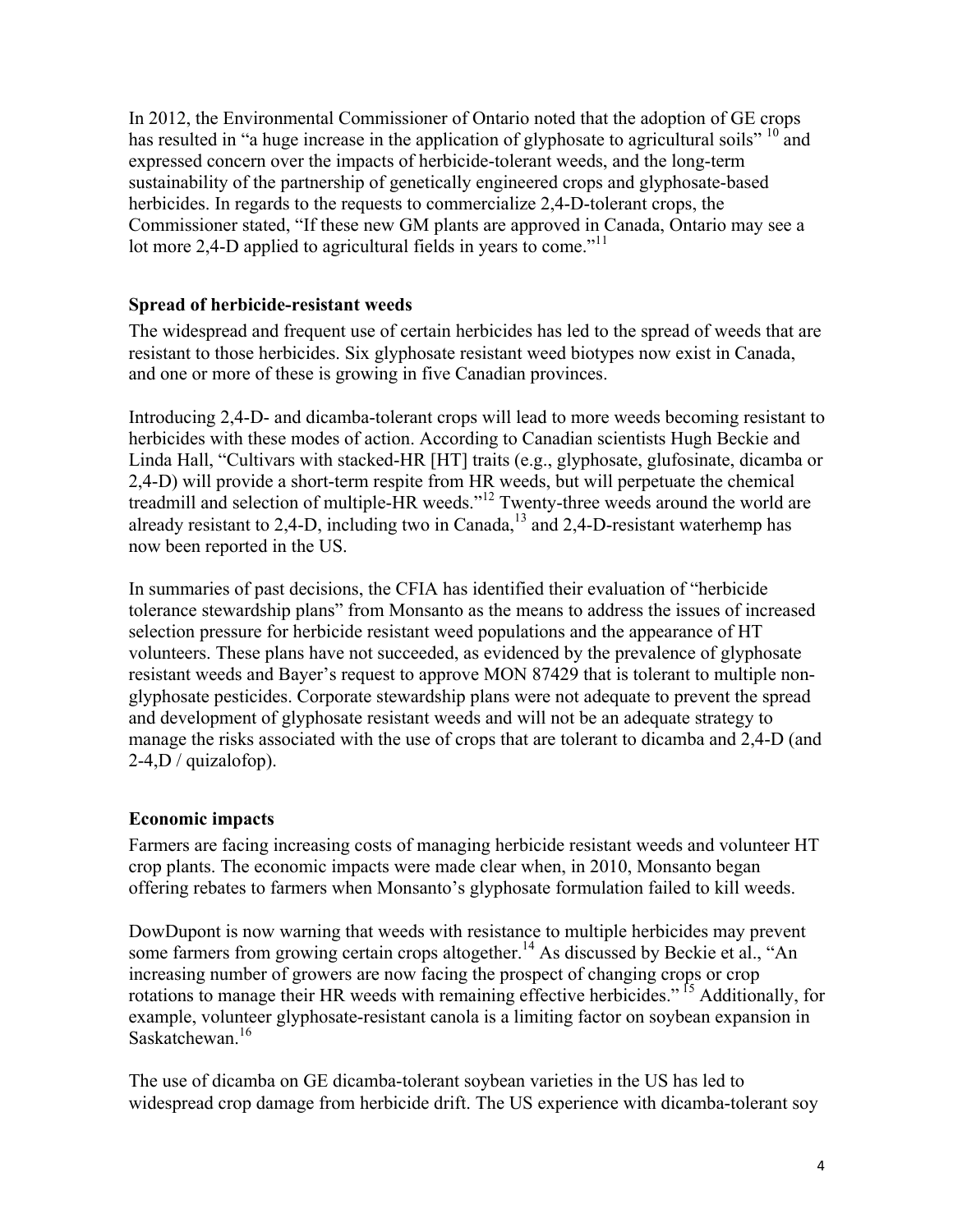should be closely examined in relation to management strategies in Canadian corn producing areas that may mitigate or duplicate such issues. Damage to crops in neighbouring GE soybean fields has reportedly led some US farmers to buy GE dicamba-tolerant seeds as a strategy to protect their crops.<sup>17</sup>

#### **Environmental and health impacts**

Toxicity considerations are limited to the toxicity and allergenicity of the expressed genetic components in the resulting food. The toxicity of increased pesticide use, and potential synergism among multiple herbicides (in the case of MON 87429, the four or five pesticide active ingredients) are not considered.

The use of tank mixes of multiple herbicides to control resistant weeds also poses risks. For example, dicamba volatility is greatly increased at lower (acid) pH; glyphosate formulations may be fairly acidic and increase volatilization.<sup>18</sup> As well, pesticide assessments cover single chemicals, but not additive or synergistic effects of tank mixes, including adjuvants.

The extent to which the environmental impacts of potential changes in herbicide use are assessed by the CFIA in GE product evaluations is unknown, but appears to be limited. The Notice of Submission information on MON 87429 states that, "To allow the CFIA to assess the environmental impact, Monsanto submitted information (confidential business information) describing: Examination for potential weediness; Examination of seed yield; Examination of phenotypic characteristics; Examination of seed dormancy and germination; Examination of the response to biotic and abiotic stressors; Examination of plant pest potential." These criteria do not include explicit assessment of changes in pesticide use and their impacts. The extent of consideration of pesticide impacts is unknown because the regulatory decision-making process is confidential and is based on confidential business information submitted by the company. While consideration of volunteer herbicide-resistant weeds and the development of herbicide resistance is mentioned in CFIA summaries of past decisions to approve HT crops (Decision Documents), no in-depth analysis or long-term, systematic evaluation appears to have been undertaken.

Chemistry and brief scientific comments on some health and environmental issues relating to the use of the relevant herbicides are summarized in Table 1. Numerous bio-effects occur beyond killing target plants. One aspect that is not captured in federal government pesticide assessment is effects on the endocrine system – blocking or mimicking hormone actions. These mechanisms result in many adverse outcomes, including early developmental harms, metabolic disorders, chronic diseases and cancers. Dicamba, 2,4-D and quizalofop are chlorinated pesticides with aromatic ring structures (both features flag potential toxicity), and are older than the phosphorus-containing glyphosate and glufosinate. Research has shown 2,4-D to be an endocrine disruptor, and that 2,4-D can be persuasively linked to cancers, neurological impairment and reproductive problems, and may affect the immune system.<sup>19</sup>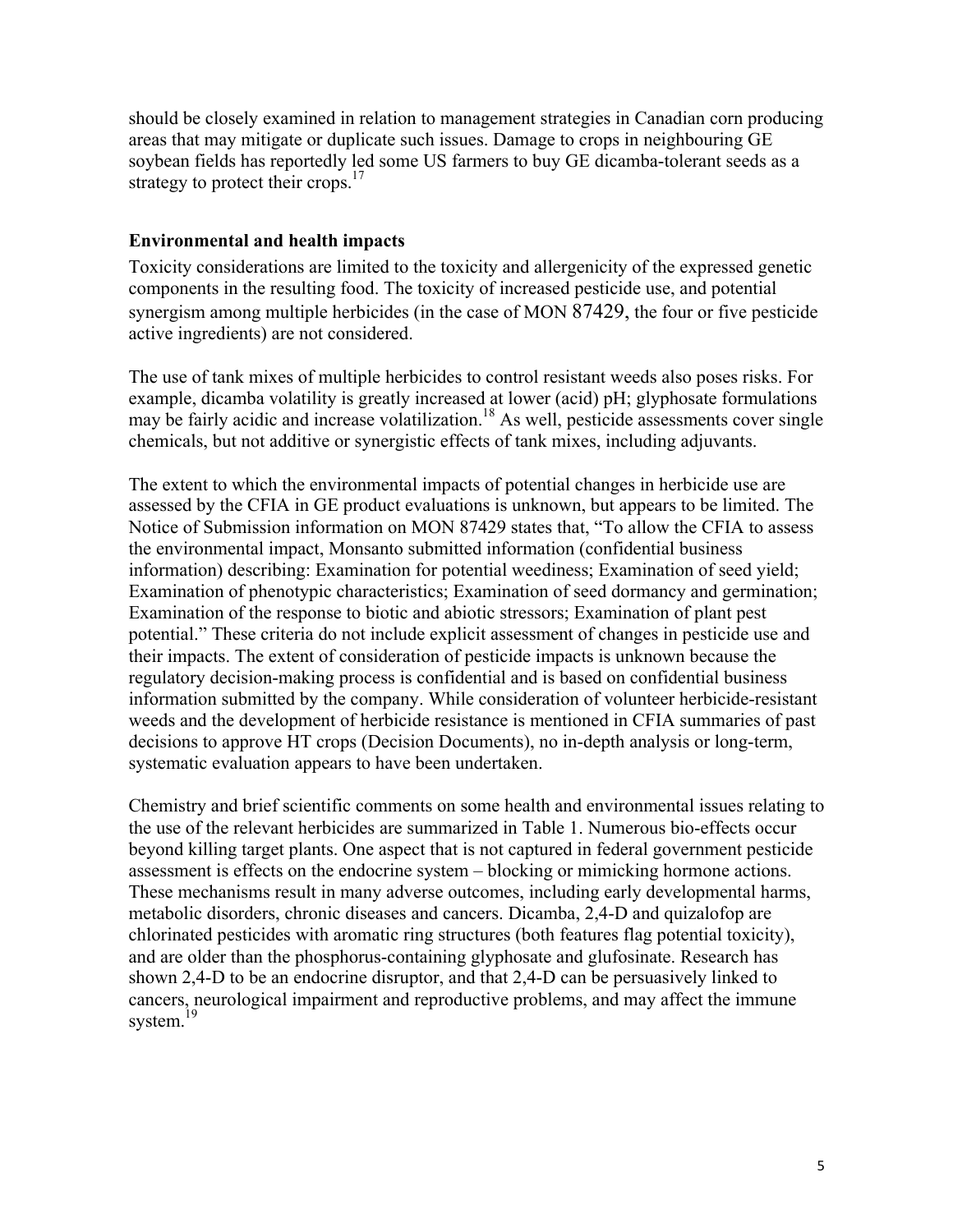## **Table 1. Herbicide chemistry and effects**

| <b>Herbicide</b>                               | <b>Chemical Group</b><br>(from<br>omafra.gov.on.ca)                                                                              | <b>Mode of Action</b><br>(from<br>omafra.gov.on.ca)                                                                                                               | <b>Chemical Structure</b><br>(from chemspider.com)                                                                                                                                                                                                                                           | <b>Comments</b>                                                                                                                                                                                                                                                                                                                                                                 |
|------------------------------------------------|----------------------------------------------------------------------------------------------------------------------------------|-------------------------------------------------------------------------------------------------------------------------------------------------------------------|----------------------------------------------------------------------------------------------------------------------------------------------------------------------------------------------------------------------------------------------------------------------------------------------|---------------------------------------------------------------------------------------------------------------------------------------------------------------------------------------------------------------------------------------------------------------------------------------------------------------------------------------------------------------------------------|
| Glyphosate                                     | phosphonic /<br>phosphinic acids                                                                                                 | Aromatic amino acid<br>Synthesis Inhibitor<br>(Group 9)                                                                                                           | $\frac{1}{\sqrt{P}}\sum_{i=1}^{P}$                                                                                                                                                                                                                                                           | Enzyme pathway also inhibited in bacteria,<br>leading to gut dysbiosis. Soil microbial<br>communities also changed.<br>Glyphosate is linked with cancer,<br>inflammatory bowel disease, and shortened<br>pregnancy / premature birth. Endocrine<br>effects* include: thyroid, aromatase (sex<br>hormones and ovarian function), and<br>retinoic acid signaling (birth defects). |
| Glufosinate                                    |                                                                                                                                  | Cell Membrane<br>Disrupter (Contact<br>Herbicide, Group 10)<br>Glutamine amino acid<br>synthesis inhibitor                                                        | NH <sub>2</sub><br>O<br>$\mathbf{H}$<br>OH<br>OH                                                                                                                                                                                                                                             | Causes acute damage to skin, airways, etc.<br>Glyphosate and glufosinate metabolites can<br>provide phosphate for plant growth and<br>algal blooms.                                                                                                                                                                                                                             |
| $2,4-D$<br>2,4-dichlorophenoxy-<br>acetic acid | phenoxy acid ester                                                                                                               | <b>Auxinic Herbicide</b><br>(Growth Regulator,<br>Group 4)<br>Mimics plant growth<br>hormone "auxin" so<br>plant grows very<br>quickly and exhausts<br>resources. |                                                                                                                                                                                                                                                                                              | 2,4-D is plausibly linked with cancer,<br>neurological impairment and reproductive<br>problems. Chlorinated dioxins (endocrine<br>disrupting persistent toxicants) are formed<br>during industrial production.                                                                                                                                                                  |
| Dicamba                                        | benzoic acid<br>derivative                                                                                                       |                                                                                                                                                                   |                                                                                                                                                                                                                                                                                              | Endocrine disruption*: human<br>hypothyroidism; murine developmental<br>toxicity; alters mRNA expression in minnow<br>at environmentally relevant levels.                                                                                                                                                                                                                       |
| Quizalofop                                     | aryloxyphenoxyl                                                                                                                  | <b>Lipid Synthesis</b><br>(ACCase) Inhibitor<br>(Class 1)<br>Specific to grasses.                                                                                 |                                                                                                                                                                                                                                                                                              | Limited endocrine related research*.<br>Estrogenic activity in zebrafish.                                                                                                                                                                                                                                                                                                       |
| Surfactant blend                               | Adjuvant mixture to improve spreading and<br>penetration of active ingredient. May also have<br>some contact herbicide activity. |                                                                                                                                                                   | Common adjuvants include both surfactant and petroleum distillates.<br>These irritate respiratory tract, and may include carcinogenic compounds<br>such as benzene or naphthalene. Adjuvants are synergistic with pesticidal<br>ingredients both to kill plants and for harmful bio-effects. |                                                                                                                                                                                                                                                                                                                                                                                 |

\* The Endocrine Exchange (www.TEDX.org), initiated by Dr. Theo Colborne, has reviewed and compiled peer-reviewed scientific research indicating endocrine effects of a large number of chemicals. The search function leads directly to relevant chemical-specific literature.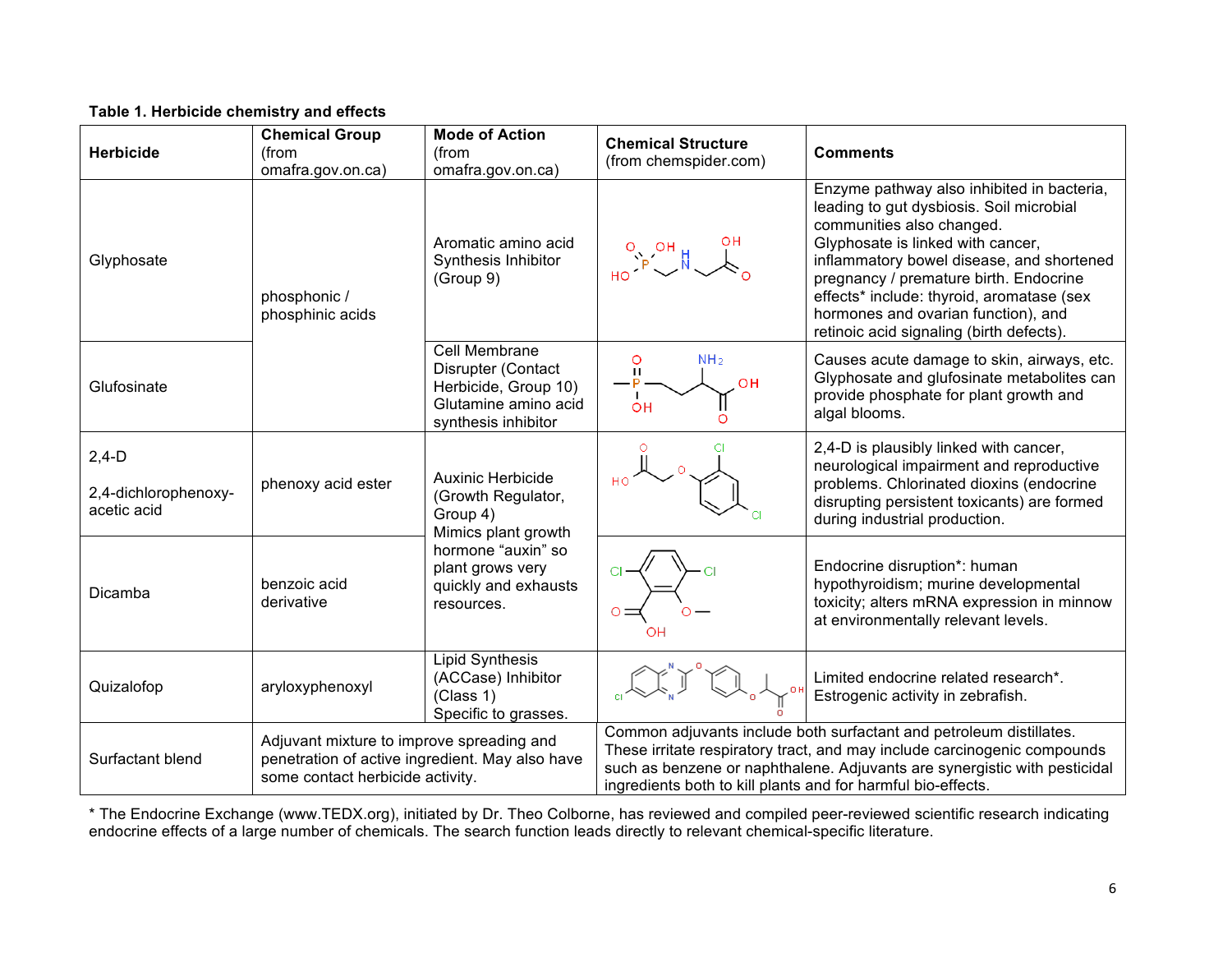# **Other**

In addition to the herbicide tolerant traits, MON 87429 has a "glyphosate inducible male sterility" trait that incorporates glyphosate use into hybrid seed production. The Notice of Submission contains no details about the mechanisms for creating this inducible male sterility; however, a paper by Monsanto (Yang et al., 2018) describes a "secondgeneration Roundup Hybridization System" (RHS2) that uses glyphosate to induce male sterility.<sup>20</sup> The trait (RHS1) whereby the male reproductive tissues are not tolerant to glyphosate and the application of glyphosate during the tassel development stages thereby produces a male sterile phenotype – was approved by the CFIA in MON 87247, in 2013. It is used to reduce or eliminate the need for detasseling during the production of hybrid corn seed. This is one more reliance on pesticide applications that should be avoided in an effort to decrease pesticide use.

# **Conclusion**

*"The vision for the future of HR weed management globally should center on reduced herbicide dependency, especially glyphosate.*<sup>"21</sup> – Beckie et al., 2019

The request to approve MON 87429 is a clear demonstration of the failure of the herbicide-tolerant cropping system introduced twenty years ago by Monsanto, Bayer and other companies. The introduction of new GE herbicide-tolerant crops will repeat and deepen the cycle of increasing herbicide use and the evolution of resistant weeds in a "pesticide treadmill". This treadmill needs to be addressed rather than further fuelled by the approval of more (stacked) HT crops.

The Canadian Biotechnology Action Network and Prevent Cancer Now therefore request a systematic review of the environmental, health and agronomic/economic impacts of the use of herbicide-tolerant crops in Canada, and the development of an appropriate response to the failure of HT cropping systems. This process should include consultation with farmers and weed scientists, and experts in human and environmental health, and lead to development of a national pesticide-reduction strategy, bringing us closer to building resilient, sustainable agriculture in the face of climate change.

We ask the federal government to:

- Initiate a broad a systematic assessment of the uses and impacts of herbicidetolerant crops and associated pesticides in Canada;
- Reform GE plant/animal assessments to include long-term, systematic environmental impacts and related human health impacts, and economic impacts;
- Establish a system to monitor which GE crops and animals are on the market, including through the mandatory labelling of all GE foods;
- Mandate the Pest Management Regulatory Agency to track and publish annually, pesticide use nationally, on a regional scale;
- Mandate Statistics Canada to track plantings of all GE crops and production of GE animals, including where and how much of each GE crop/trait is planted;
- Develop a national strategy for pesticide reduction;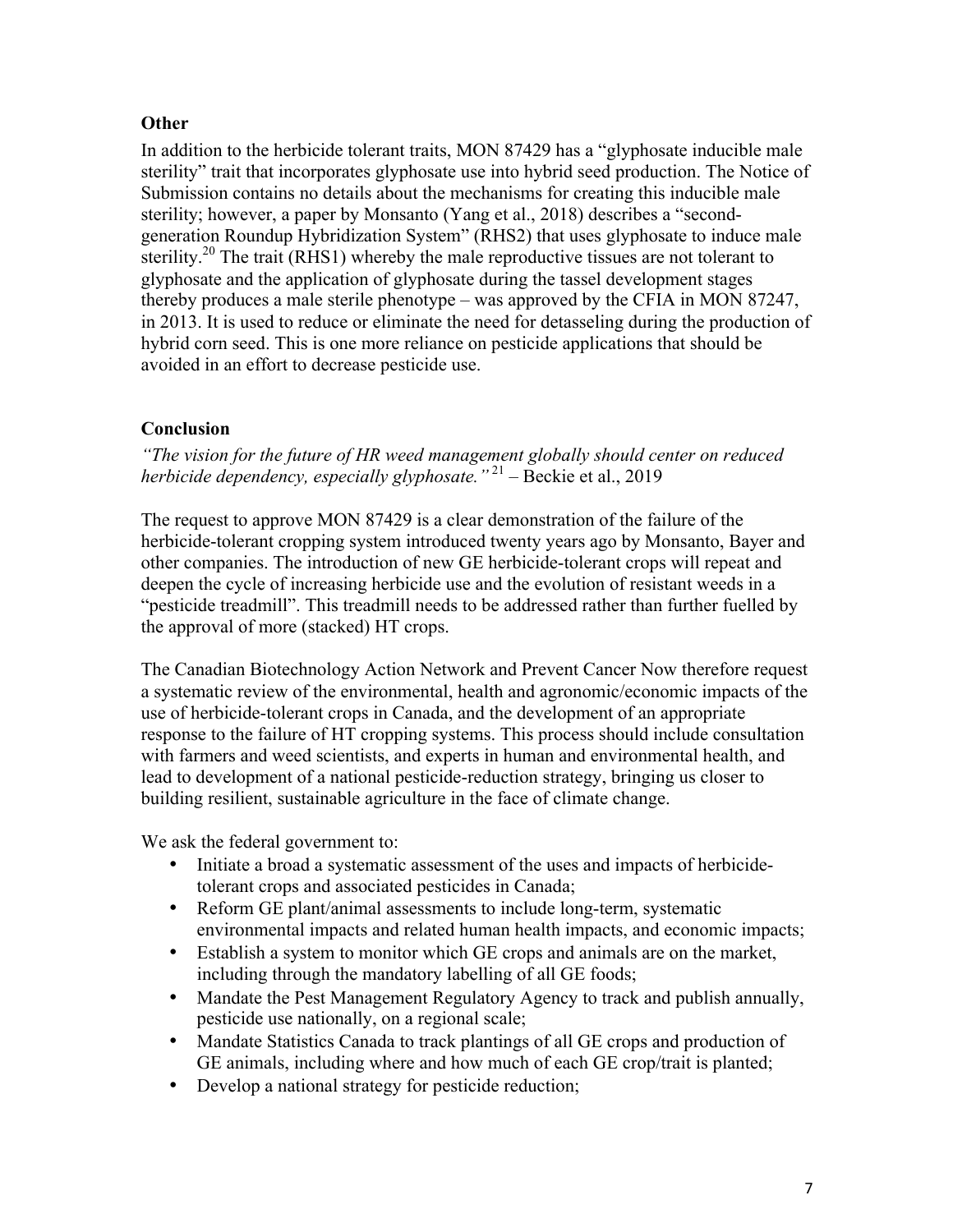• Work with farmers and their organisations as well as with civil society organisations to develop a strategy for a just transition to sustainable agriculture (agroecology).

#### **Contacts**

Lucy Sharratt, Coordinator, Canadian Biotechnology Action Network, coordinator@cban.ca 902 209-4906.

Meg Sears PhD, Chairperson, Prevent Cancer Now meg@preventcancernow.ca 613 297-6042.

 

*The Canadian Biotechnology Action Network (CBAN) brings together 16 groups to research, monitor and raise awareness about issues relating to genetic engineering in food and farming. CBAN members include farmer associations, environmental and social justice organizations, and regional coalitions of grassroots groups. CBAN is a project on the shared platform of Tides Canada. www.cban.ca*

*Prevent Cancer Now is a civil society organization including scientists and medical and health practitioners, that aims to stop cancer before it starts, by eliminating preventable exposures to contributors to cancer. www.preventcancernow.ca*

<sup>1.</sup> Notice of submission from Monsanto Canada ULC for novel food, livestock feed and environmental safety approval for commercial planting purposes of a plant genetically modified for herbicide tolerance. https://www.inspection.gc.ca/plants/plants-with-novel-traits/notices-of-submission/mon-87429/eng/1560517631374/1560517631624

<sup>2.</sup> Please see our previous correspondence to the CFIA on these concerns https://cban.ca/wpcontent/uploads/Comments-to-CFIA-on-GM-apple-from-CBAN-July-3-2012.pdf and CBAN's report "Are GE Foods and Crops Well Regulated?" www.GMOinquiry.ca/regulation

<sup>3.</sup> Pest Management Regulatory Agency label search at http://pr-rp.hc-sc.gc.ca/ls-re/index-eng.php

<sup>4.</sup> Canadian Biotechnology Action Network. "GM 2,4-D-Tolerant Crops set to Accelerate Pesticide Use", Press Release, November 19, 2012.

https://cban.ca/gm-24-d-tolerant-crops-set-to-accelerate-pesticide-use/

<sup>5.</sup> Beckie, H.J.; Ashworth, M.B.; Flower, K.C. Herbicide Resistance Management: Recent Developments and Trends. *Plants* 2019, *8*, 161. Page 2.

<sup>6.</sup> Canadian Biotechnology Action Network, "Are GM Crops Better for the Environment?" GMO Inquiry, 2015. www.gmoinquiry.ca/environment

<sup>7.</sup> Canadian Biotechnology Action Network, Genetically Modified Crops and Herbicides, November 2018. https://cban.ca/wp-content/uploads/GM-Crops-and-Herbicides-Nov2018.pdf

<sup>8.</sup> Beckie, Hugh J., Peter H. Sikkema, Nader Soltani, Robert E. Blackshaw, and Eric N. Johnson. 2014. Environmental Impact of Glyphosate-Resistant Weeds in Canada. Weed Science 62 (2): 385-92.